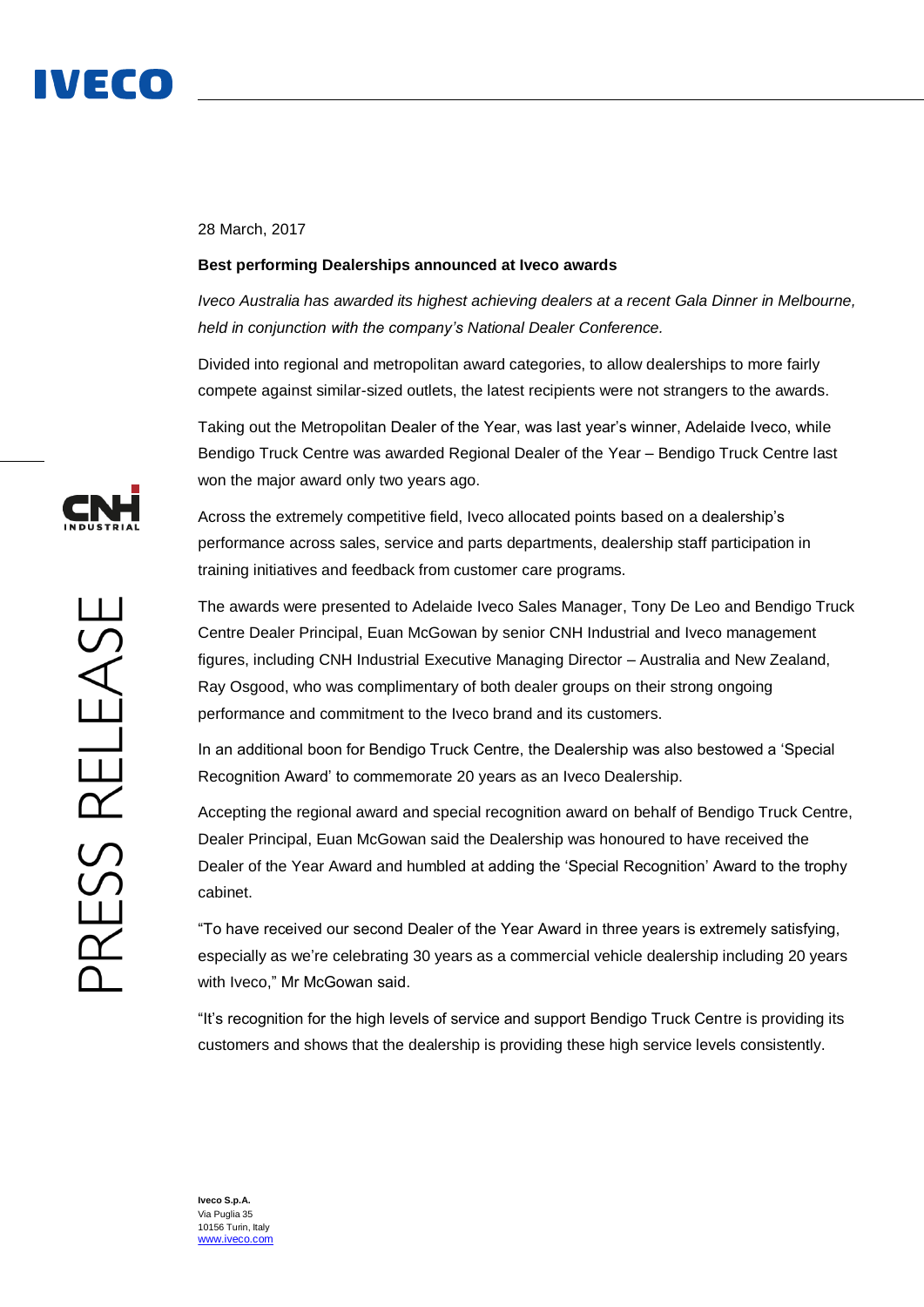

"To have received the 'Special Recognition Award' is also important because it commemorates a long and successful partnership between Iveco and Bendigo Truck Centre."

Mr De Leo said he was excited that Adelaide Iveco had gone 'back to back' with the prestigious Metropolitan Dealer of the Year Award.

"Given the strong competition and the quality list of nominees, we're ecstatic at being judged Iveco's best performing metropolitan dealership for the second year running," Mr De Leo said.

"The judging criteria takes into account performance across all dealership departments so winning this award two years running has definitely been a team effort.

"We thank our loyal customers and now have our eyes firmly set on making it three in a row next year."

Special visitors at the Dealer Conference and Gala Dinner was Triple Eight Race Engineering's Red Bull Holden Racing Team Drivers Jamie Whincup and Shane Van Gisbergen and TeamVortex's Craig Lowndes. The teams' two Iveco Stralis AS-L car transporters and Shane's race going supercar were also on display.

## **Iveco Australia**

*Iveco Australia manufactures and imports commercial vehicles spanning the light, medium and heavy duty truck segments and, under the Iveco Bus brand, buses and coaches. The commercial vehicle range includes on and off-road models beginning with car licence vans, through to road train prime movers rated at up to 140 tonnes GCM. The ACCO*  and Powerstar vehicles, developed and produced specifically for the Australian market, complement Iveco's worldwide *best sellers such as the Daily, Eurocargo, Trakker and Stralis. Iveco vehicles are ably supported by a dedicated network of 50 dealerships and service outlets strategically located nationwide, offering aftersales services that include extended warranties, roadside assistance and programmed maintenance contracts.*

*Iveco's Australian manufacturing base in Dandenong Victoria, represents a major investment in the local truck and bus industry. Iveco directly employs around 600 people nationwide and thousands more Australians in related industries, from retailing operations to component suppliers.* 

*Iveco Iveco is a brand of CNH Industrial N.V., a World leader in Capital Goods listed on the New York Stock Exchange (NYSE: CNHI) and on the Mercato Telematico Azionario of the Borsa Italiana (MI: CNHI). Iveco designs, manufactures and markets a wide range of light, medium and heavy commercial vehicles, off-road trucks, and vehicles for applications such as off-road missions.* 

*The brand's wide range of products include the Daily, a vehicle that covers the 3 – 7 ton vehicle weight segment, the Eurocargo from 6 – 19 tons, the Trakker (dedicated to off-road missions) and the Stralis, both over 16 tons. In addition, the Iveco Astra brand builds off-road trucks, rigid and articulated dumpers as well as special vehicles.* 

*Iveco employs close to 21,000 individuals globally. It manages production sites in 7 countries throughout Europe, Asia, Africa, Oceania and Latin America where it produces vehicles featuring the latest advanced technologies. 4,200 sales and service outlets in over 160 countries guarantee technical support wherever an Iveco vehicle is at work.*